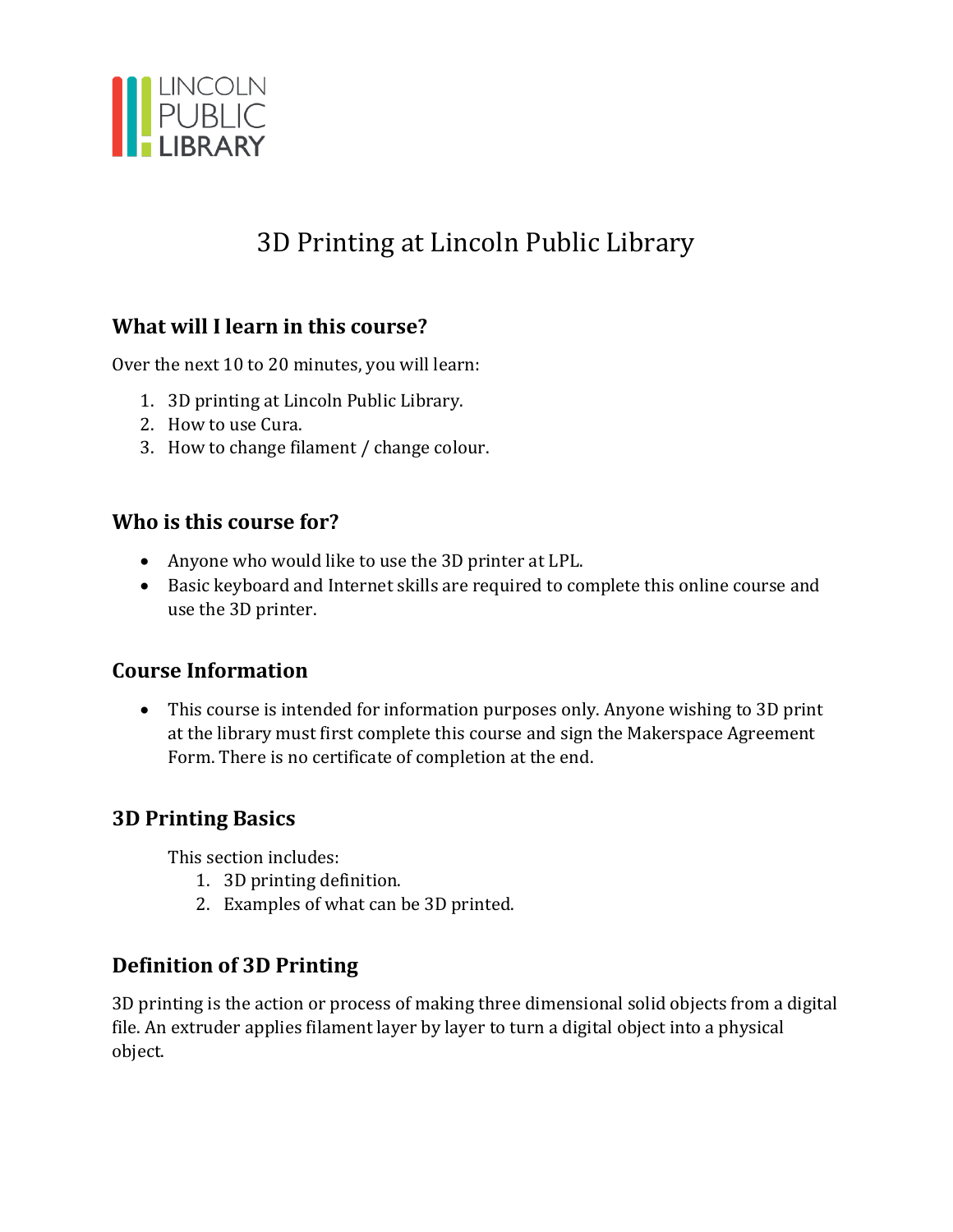

## **3D Printing at Lincoln Public Library**

In this section you will learn:

- How to design and print 3D objects at LPL.
- The policies and procedures for 3D printing at LPL.

## **LPL Makerspace**

The LPL Makerspace provides access to technology, software, and classes:

- The Makerspace is located at the Fleming Branch and includes tools, laptops, creative software [\(Cura,](https://ultimaker.com/software/ultimaker-cura) [Tinkercad,](https://www.tinkercad.com/) [freeCAD\)](https://www.freecadweb.org/) and dedicated staff to support digital creativity.
- You can access 3D printers and software to design and print your own objects.
- Please visit our website for more information: [lincoln.library.on.ca](https://lincoln.library.on.ca/)

## **How to Book a 3D Printer**

- Reserve the 3D printer by calling the Fleming Branch directly.
- 3D printers are also available on a first-come, first-served basis during library open hours.
- Two hours is the maximum time allowed for print jobs. Print times are calculated with [Cura](https://ultimaker.com/software/ultimaker-cura) (more below). Contact the Fleming Branch for longer prints.
- A Lincoln Public Library Card is required.

# **3D Printing Rules**

- Review and sign the Makerspace User Agreement (see below).
- Printing items that contravene the Makerspace User Agreement is not allowed.
- Users must be 14 years of age or older. Users under the age of 14 must be accompanied by a parent or guardian at all times.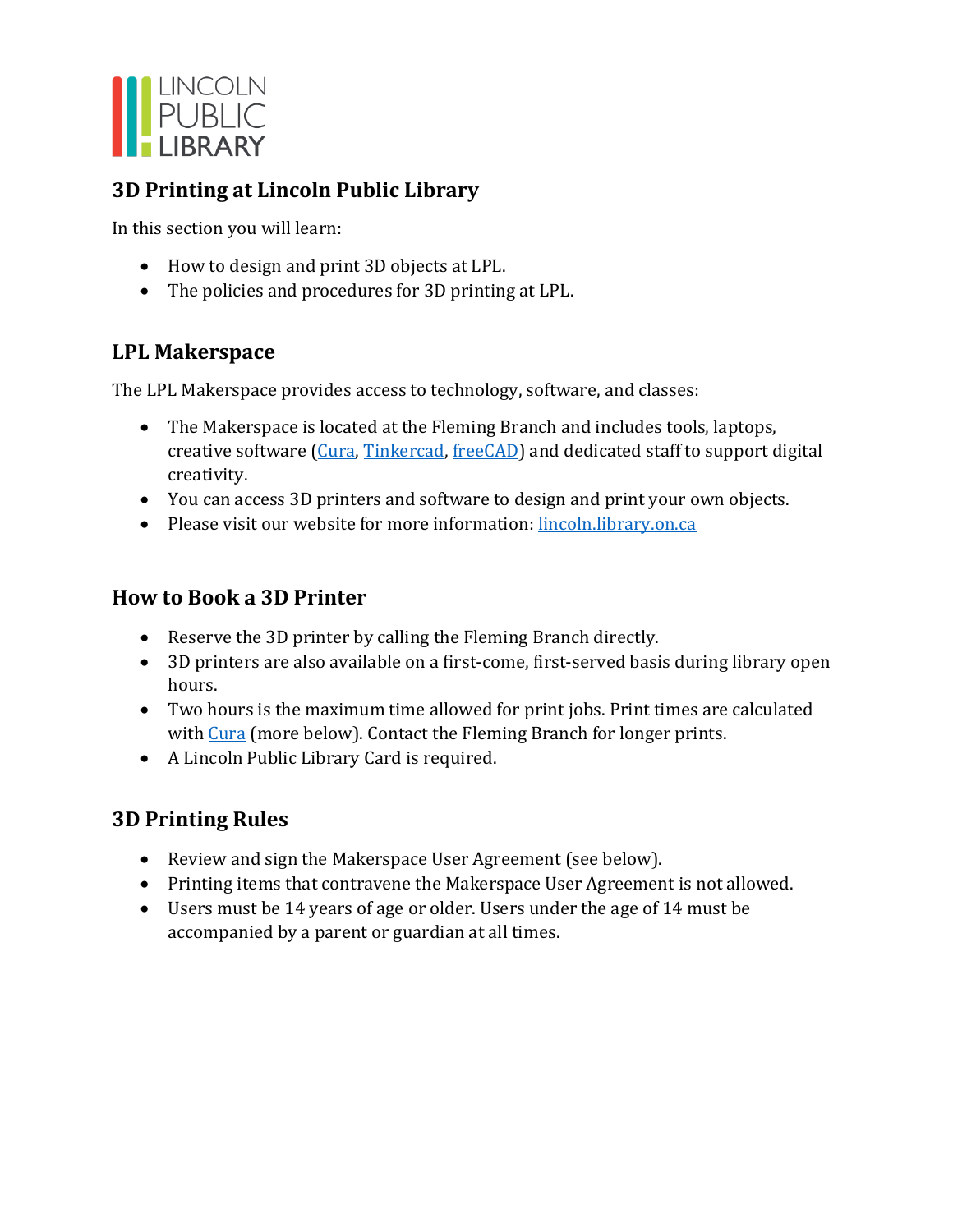

## **Printing Costs**

- A fee of \$0.10 per one gram of filament is charged for each print job.
- An average print job is about ten grams and costs \$1, no charge for aborted / failed prints.

# **Meet Our Printer – The Ultimaker 2 Extended+**

- Our printer uses a process called fused filament fabrication. This process creates 3D objects using a continuous stream of thermoplastic filament.
- We use PLA (polylactic acid) that is a biodegradable type of plastic manufactured using plant-based resources such as corn starch and sugar cane.
- Other filament types may be available at the library from time to time. Our printer can print: ABS, CPE, CPE+, Nylon, PC, TPU 95A, and PP.
- The filament is fed from a spool to a feeder to an extruder that has been heated to over 200 degrees Celsius.
- The printer head is also referred to as the extruder. As the filament moves through the heated extruder, it melts and is pushed through a nozzle to the build plate. Moving side to side, the extruder deposits lines of melted plastic at a time, forming a solid layer.
- Once a layer of plastic is complete, the build plate moves down so that the extruder can begin a new layer on top of the last. This process continues until your 3D object has been completely printed top to bottom.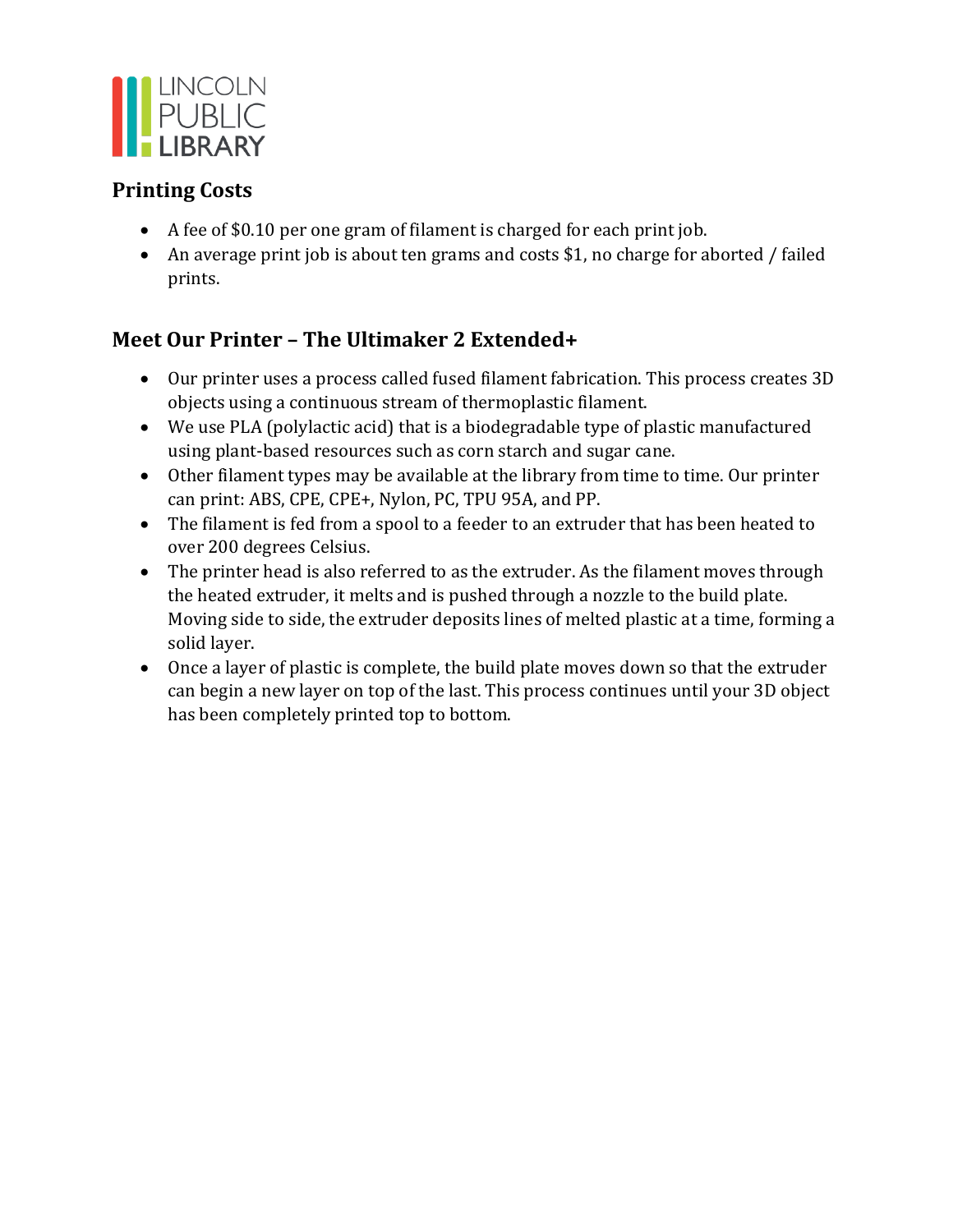

Quiz Questions: Let's test Your Knowledge!

#### **1. Question: Where can you 3D Print at LPL?**

Please select one of the following:

- a. At both Lincoln Public Library branches.
- b. At the Makerspace located at the Fleming Branch.
- c. At the Moses F. Rittenhouse Branch.
- d. You cannot print at any LPL location.

#### **2. Question: What is the maximum time to use the 3D printer?**

Please select one of the following:

- a. 2 hours.
- b. 4 hours.
- c. 1 hour.
- d. 6 hours.

#### **3. Question: How much does a 10-gram print cost?**

Please select one of the following:

- a. \$1.50.
- b. \$10.00.
- c. \$1.00.
- d. \$5.00.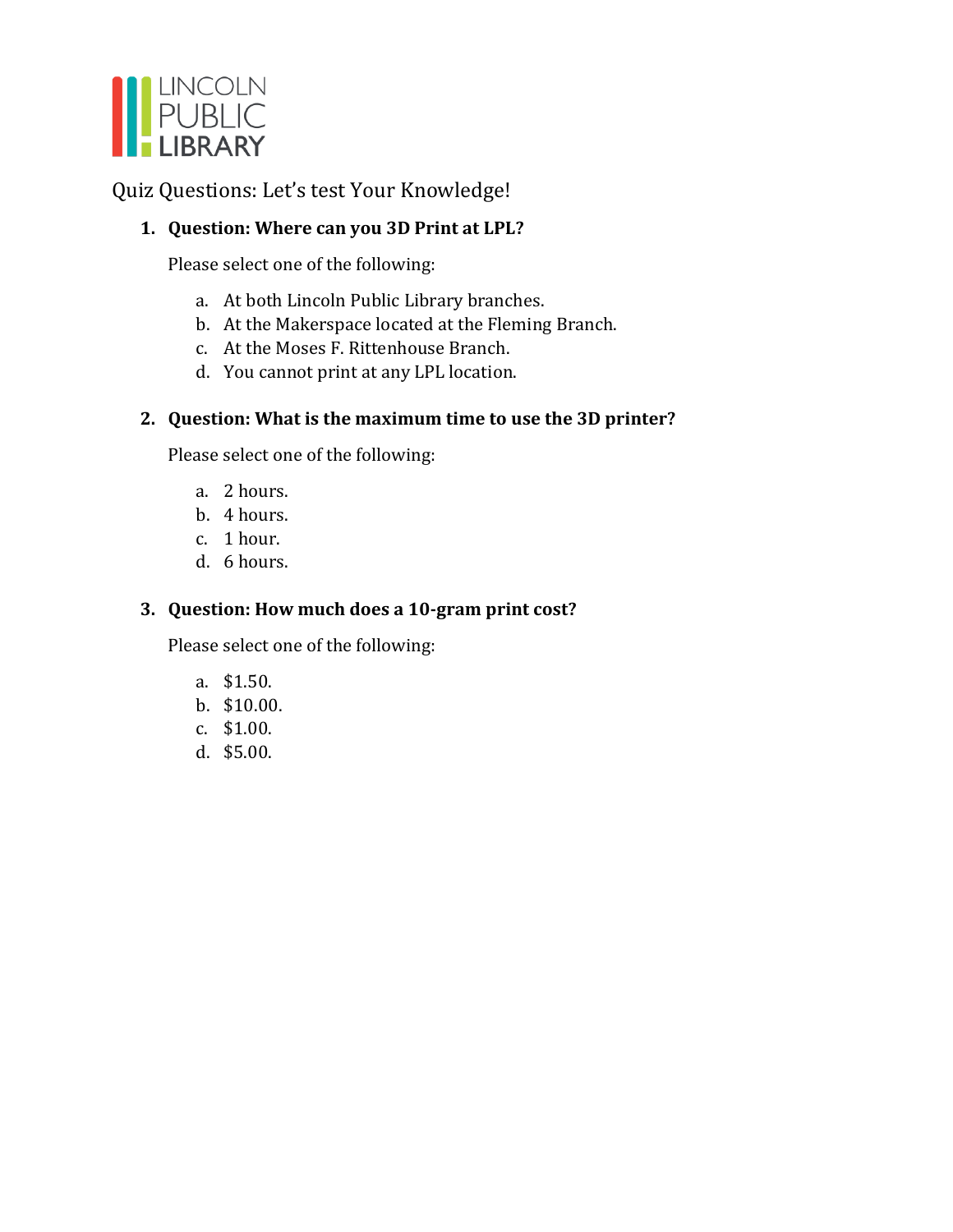

#### **How to 3D Print**

## **Control**

The printer can easily be controlled with the push/rotate button at the side of the display. The button allows the following actions:

- Rotate to scroll through a menu or to select an option.
- Push to confirm a selection or action.



# **Display**

The display at the front side of the printer shows all the necessary information for setting up and using the Ultimaker 2+. The main menu offers three options: Print, Material, and Maintenance.

**Print:** this menu allows you to select a print, when using an SD card. While printing, the menu also allows you to tune the print, and change the settings for instance.

**Material:** with this menu you can either change the material or change the settings of the material profiles.

**Maintenance:** this menu offers advanced options and should only be used by LPL staff.

## **Materials**

For all materials that are supported on the Ultimaker 2+ it is recommended to apply an adhesive to the glass plate before starting a print.

It's advised to print all materials with a brim or raft as platform adhesion type. A brim will put some extra lines of plastic around the object on the first layer to let the model adhere well and minimize warping. A raft will put a grid structure between the print and build plate that allows for better adhesion.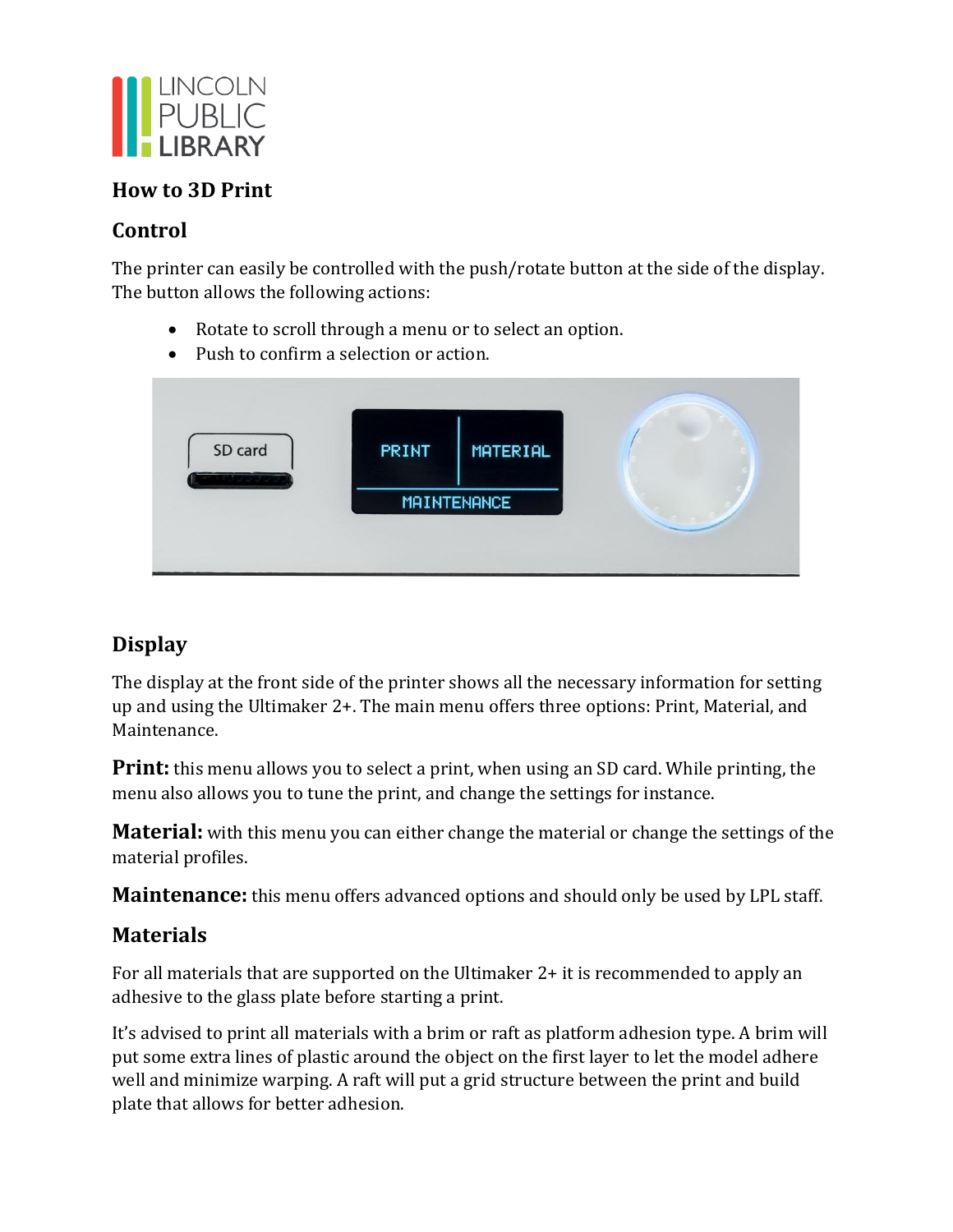

## **Preparing a print with Cura**

Here is an overview of the interface with Ultimaker 2+ selected (default on LPL laptops):

|                                | <b>G</b> Cura           |                                                                                  |                                                                                |                                                                     |
|--------------------------------|-------------------------|----------------------------------------------------------------------------------|--------------------------------------------------------------------------------|---------------------------------------------------------------------|
| Load model                     |                         |                                                                                  | Ultimaker 2+                                                                   | ⊡<br>$\checkmark$                                                   |
| ź                              |                         | <b>Machine settings Machine S</b> Material:<br>Profile settings __ Profie:       |                                                                                | PLA<br>0.4 mm<br>v<br>v<br>Normal Quality<br>v<br>0.1mm             |
| <b>Adjustment tools</b><br>Ä   |                         |                                                                                  | <b>Print Setup</b><br>Infil                                                    | Recommended<br>Custom<br>Hollow<br>Dense<br>Solid<br>Light          |
| <b>View modes</b><br>$\bullet$ | Ultimaker <sup>2+</sup> |                                                                                  | Enable Support<br><b>Build Plate Adhesion</b><br><b>Troubleshooting Guides</b> | $\checkmark$<br>Need help improving your prints? Read the Ultimaker |
| 3D model -                     |                         | <b>Print settings</b>                                                            |                                                                                |                                                                     |
| cura.                          | Print job information   | UM2 UltimakerRobot<br>26.0 x 15.0 x 33.8 mm<br><b>◎ 00h 59min</b>   0.55 m/ ~ 4g | <b>Ready to Save to File</b>                                                   | Save to File                                                        |

## **Step 1: Download or design a 3D Model**

- Download 3D objects for free at [Thingiverse.com.](https://www.thingiverse.com/)
- Downloads from Thingiverse are in ZIP format. You will need to decompress ZIP files with 7-Zip: [7-zip.org/download](https://www.7-zip.org/download.html) or another file archiver.
- Design software such as Tinkercad or freeCAD allows you to create your own objects and files (ask LPL staff if you'd like to learn more).

| $\downarrow$ Download All Files |               |                                      |
|---------------------------------|---------------|--------------------------------------|
| Collect Thing<br>$+$            |               |                                      |
| Like                            | $\rightarrow$ |                                      |
| Comment                         |               |                                      |
| $\setminus$ Post a Make         | $\rightarrow$ |                                      |
| Watch                           |               |                                      |
| ① Copy Link                     |               | 但<br>Baby+Yoda+-+Frezip<br>$\lambda$ |
| <sup>0</sup> Tip Designer       |               | H<br>$\rho$ Type here to search      |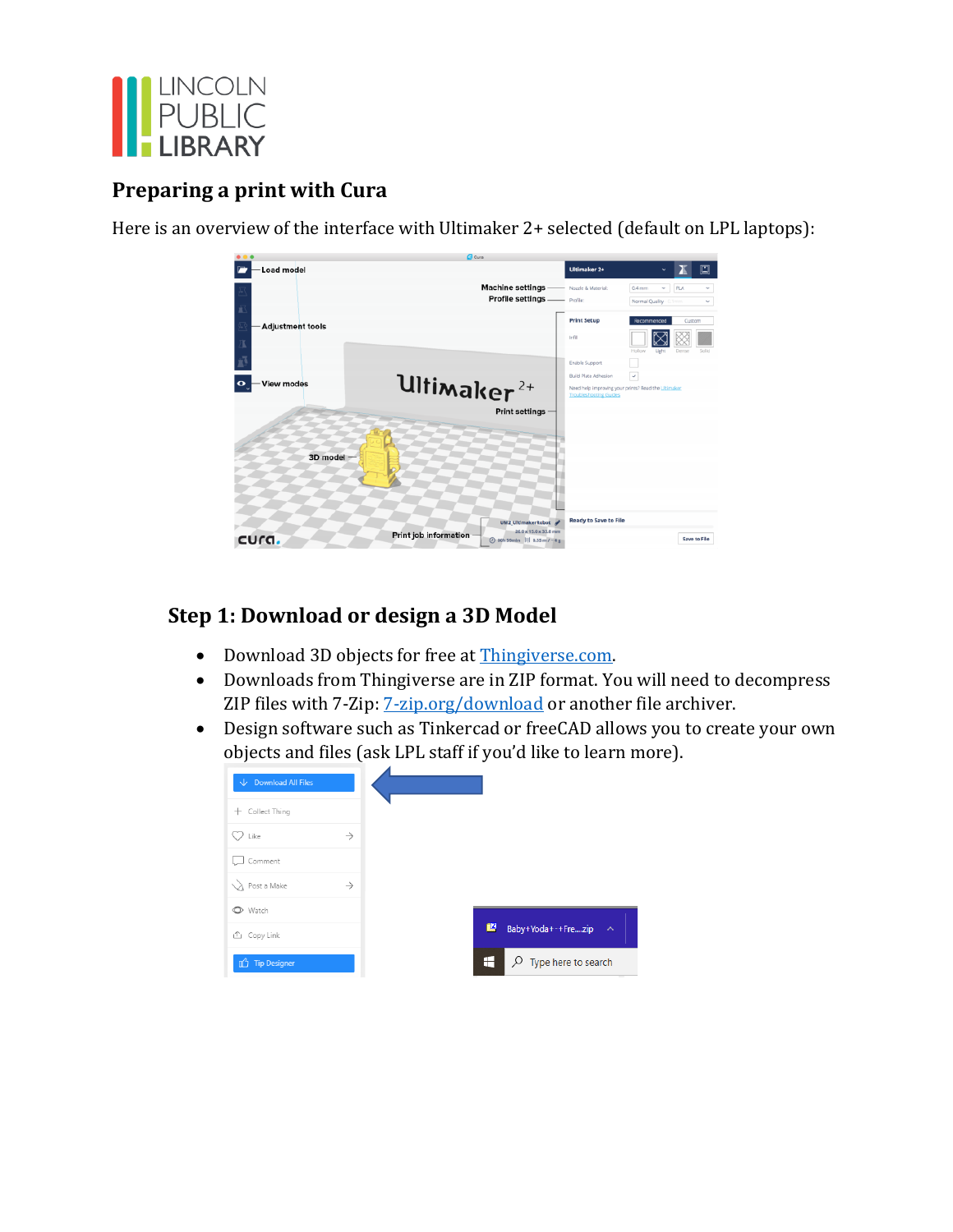

## **Step 2: Slice the Model with Recommended Settings**

- Load the model into Cura by clicking the "Open File" folder icon (top left corner).
- Use the Adjustment Tool to position, scale, and rotate the object if desired. Please use the Recommended Settings if you are new to 3D printing.
- Save the print file via the "Save to removable drive" button to the SD card.
- Eject the SD card in Cura and remove it from your computer.

## **Step 3: Print**

- Insert the SD card into the Ultimaker 2+ slot.
- Go to **PRINT** and select the file you want to print. A USB can have several files on it, so it's important to remember or write down your file name.
- Select your file and the print process will start.
- We suggest a thin layer of stick glue on the glass bed surface the size of your first layer. Please speak to a staff member if you are unsure.

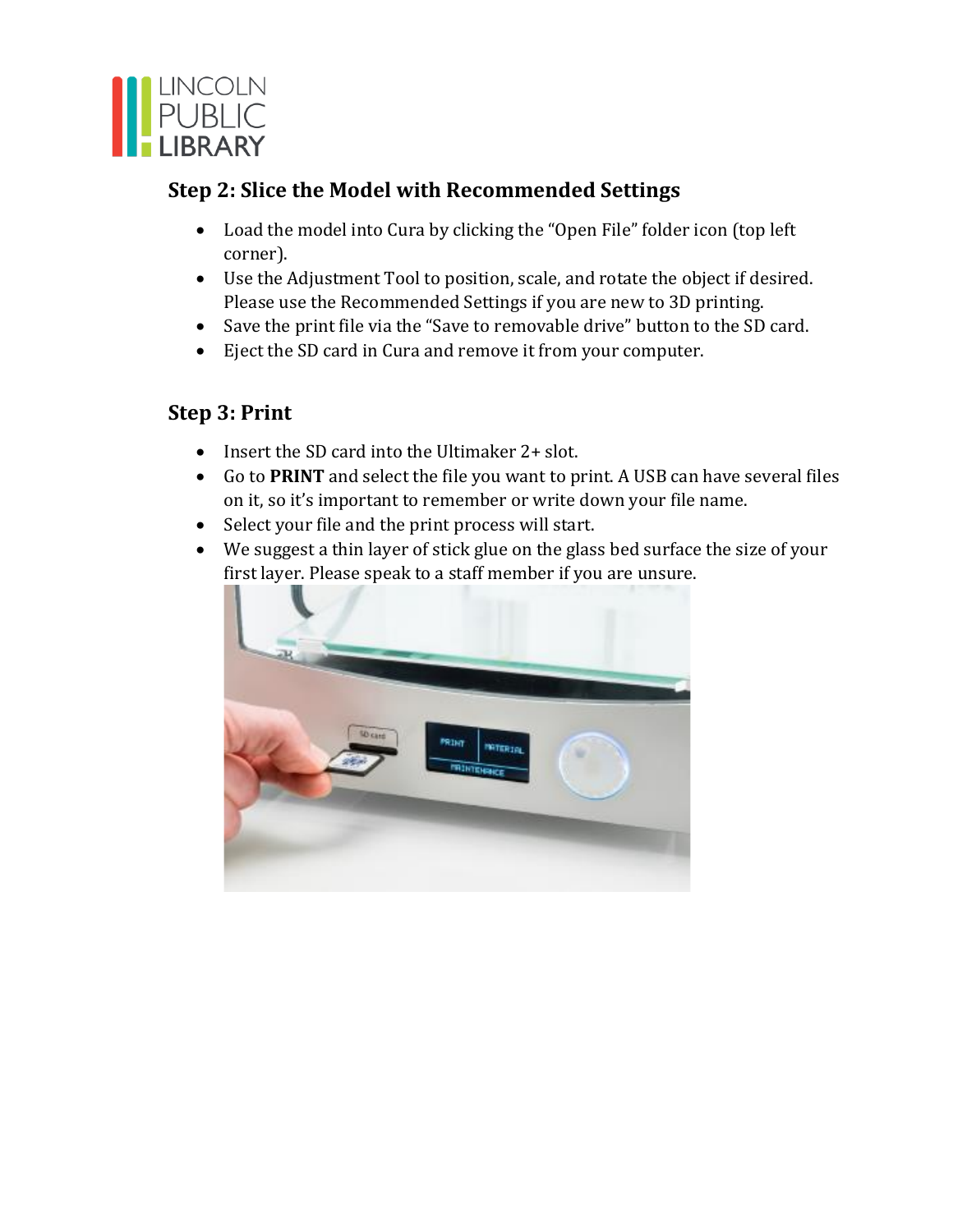

## **Ultimaker 2+ Optimum Custom Settings (advanced)**

- **Layer height:** 0.2mm recommended. Intermediate and advanced users can select between 0.1mm (ultra fine) and 0.4mm (coarse).
- **Infill and shell:** 20% infill recommended. Most printouts do not require infill above 25%. Less infill means less weight and filament used.
- **Supports:** Supports are like scaffolding for overhangs that extend outward from its main body. Select if overhang tilts at an angle greater than 50 degrees.
- **Build plate adhesion:** Brim recommended. A skirt (two lines printed around the base of the object) is a good option if your print is steady. Rafts are available for special prints (please speak to a staff member).

# **Remove Print from Bed / Print Cleanup**

- **CAUTION**: the bed will be very hot after a print! Do not touch it without tools.
- Your print will probably require a palette knife to remove it from the glass surface. These are available at the Makerspace.
- You may have to remove extra filament or supports from your print. The LPL Makerspace has all the tools you need including pliers, cutters, and sandpaper.

# **Changing Filament / Colour**

- From the touch screen select **MATERIAL** and then **CHANGE**.
- Wait for the extruder to heat up.
- When hot, the Ultimaker 2+ will automatically rewind the filament. Remove the filament and select **READY**.
- Ultimaker will ask you wat type of filament (this info will be on the filament spool).
- Load filament into the extruder until you see it move up the tube. Don't panic if it gets stuck: please ask staff member.
- Select **READY** and the filament will feed to the extruder.
- Allow filament to extrude a uniform colour and select **READY**. You are now ready to print.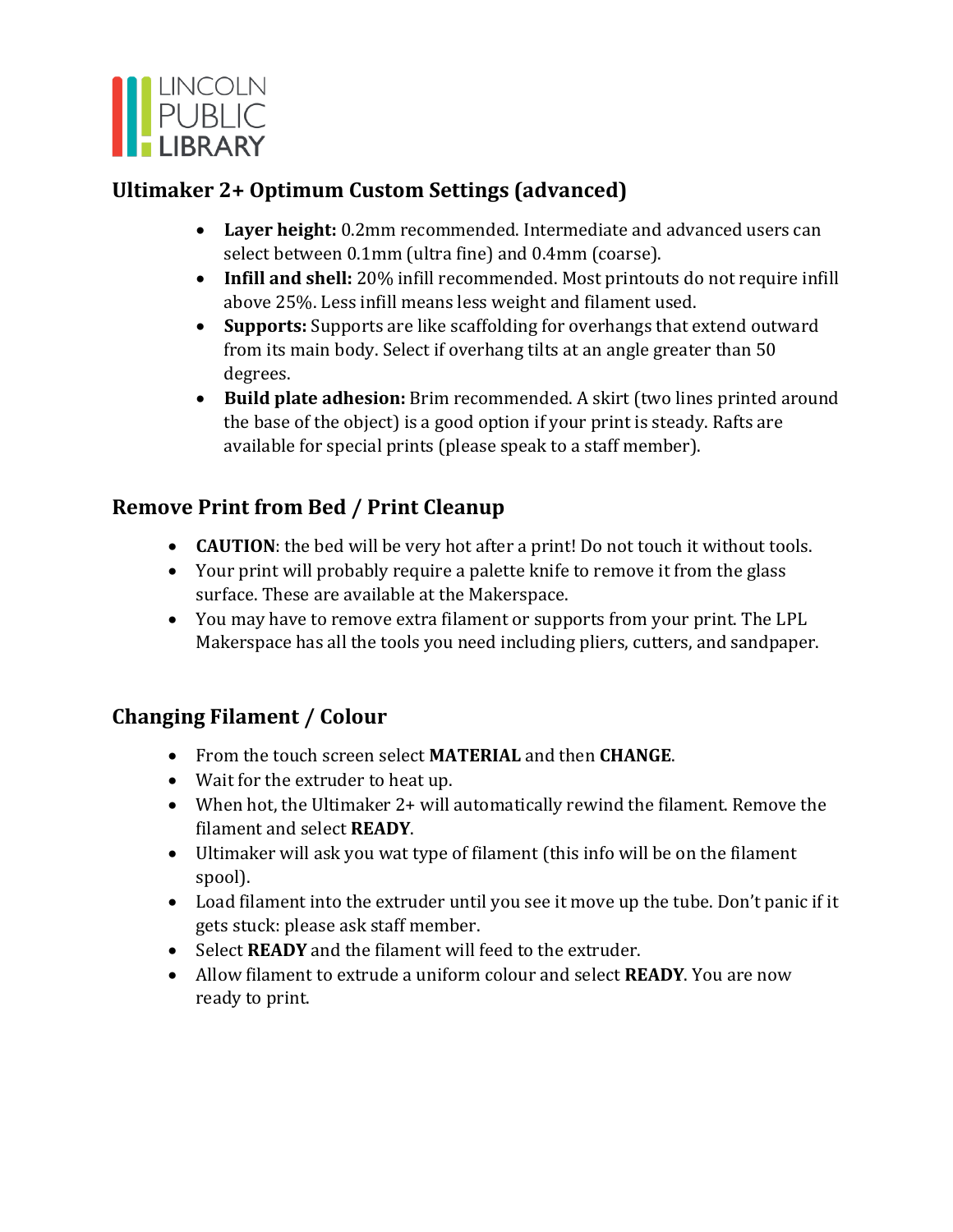

Quiz Questions: Let's test Your Knowledge!

#### **4. Question: What is the final step when using Cura before printing?**

Please select one of the following:

- a. Click on **ADD PRINTER** and select Ultimaker 2+.
- b. Click file, save as, and select 3D printer.
- c. Click **Save to Removable Drive**, make note of the file, and click **Eject**.

#### **5. Question: What type of software is Cura?**

Please select one of the following:

- a. Web design software.
- b. Slicing software.
- c. Computer-aided design (CAD) software.

**Congratulations, you are now ready to 3D print at Lincoln Public Library! Please remember to complete the Makerspace User Agreement below.**